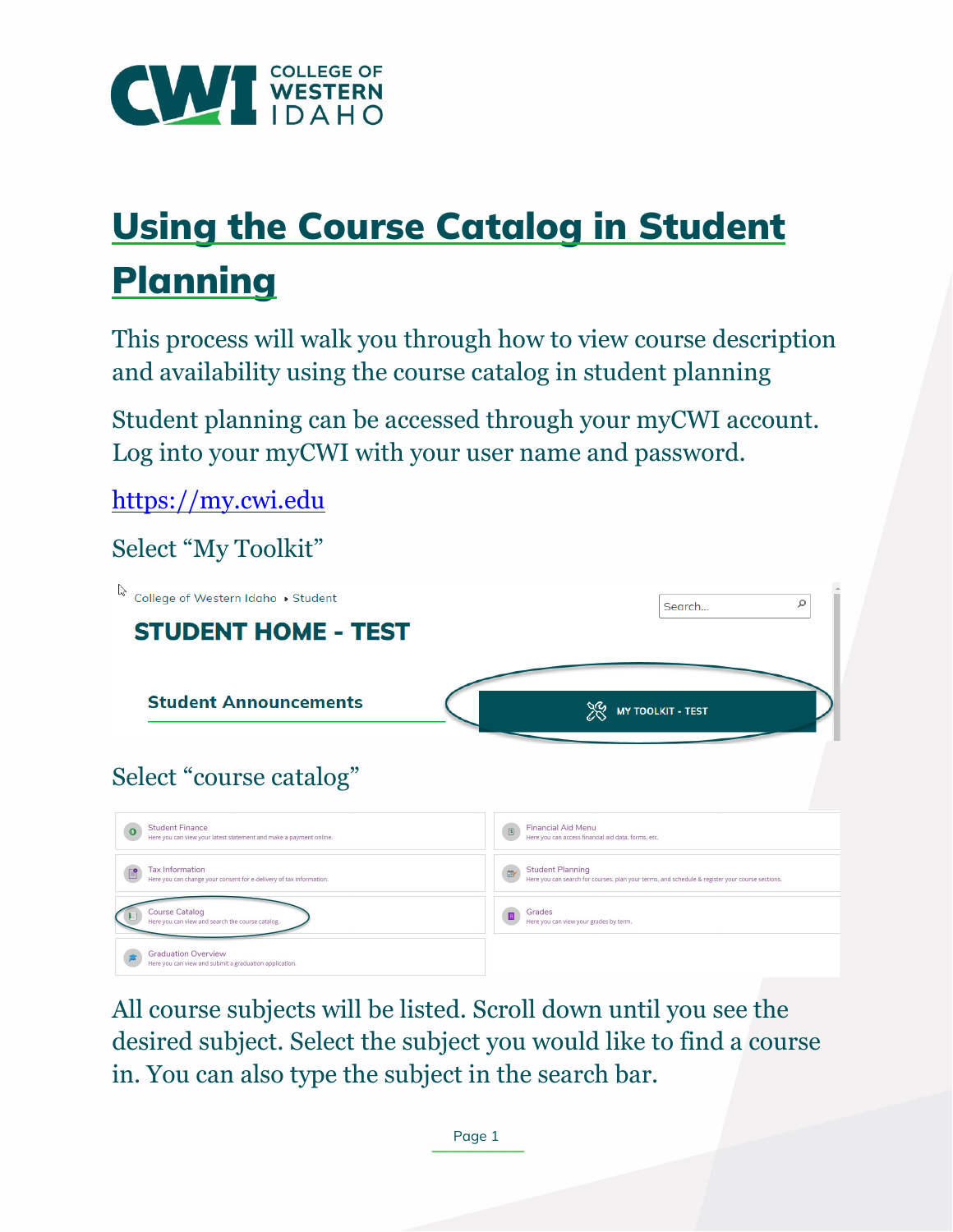| Subject Search Advanced Search                 |  |  |  |
|------------------------------------------------|--|--|--|
| Search for a course subject:<br>Type a subject |  |  |  |
| <b>Accounting (ACCT)</b>                       |  |  |  |
| <b>Admin Specialist (ADMS)</b>                 |  |  |  |
| <b>Adv Mechatronics Engnr (AMET)</b>           |  |  |  |
| <b>Agriculture (AGRI)</b>                      |  |  |  |
| nthropology (ANTH)                             |  |  |  |
| Apprenticeship (APPR)                          |  |  |  |

All courses in the selected area will populate on the right. Filters will appear on the left.

Course information will show the course names, description, credits, requisites, and seats available.

Selecting "view available sections" will show you course offerings and times.



## SEAT CAPACITY

Available seats, capacity, and waitlist can be seen for each course.

Page 2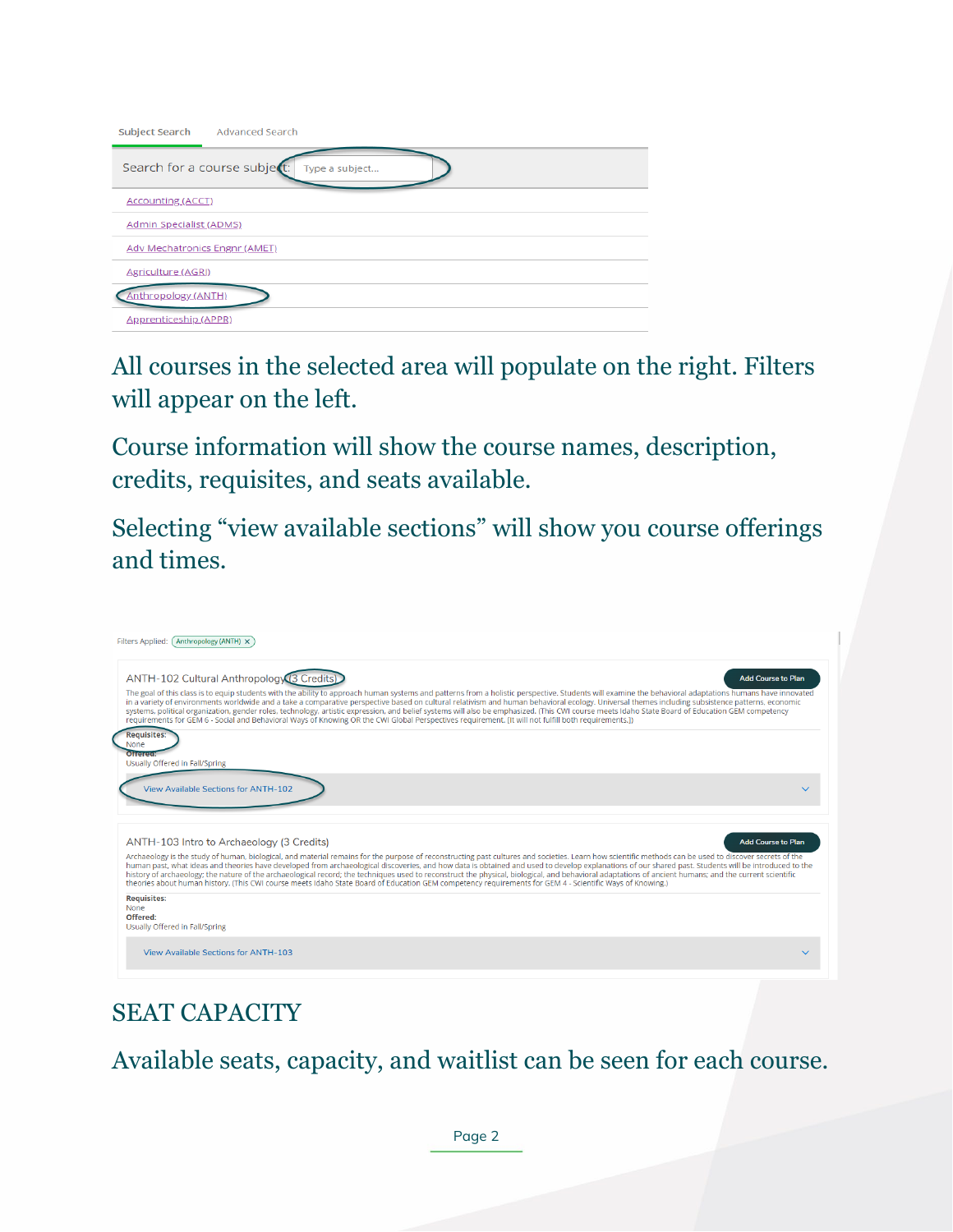| ANTH-102-001<br>Available/Capacity/Waitlisted | <b>Add Section to Schedule</b>                  |                                                          |                                       |
|-----------------------------------------------|-------------------------------------------------|----------------------------------------------------------|---------------------------------------|
| <b>Seats G</b>                                | Times                                           | Locations                                                | Instructors                           |
| 35/35/0                                       | M/W 2:30 PM - 3:45 PM<br>8/22/2022 - 12/17/2022 | Nampa Campus, Academic Building 309<br>Lecture In-Person | Nicole M. Gorrell (Lecture In-Person) |

ADVANCED SEARCH

If you are looking for a specific course you can use the advanced search option to find your class. From the home screen select "course catalog".

| <b>Student Finance</b><br>Here you can view your latest statement and make a payment online.  | <b>Financial Aid Menu</b><br>$\boxed{\underline{\textbf{S}}}$<br>Here you can access financial aid data, forms, etc.                       |
|-----------------------------------------------------------------------------------------------|--------------------------------------------------------------------------------------------------------------------------------------------|
| <b>Tax Information</b><br>Here you can change your consent for e-delivery of tax information. | <b>Student Planning</b><br>$\mathbb{D}$<br>Here you can search for courses, plan your terms, and schedule & register your course sections. |
| <b>Course Catalog</b><br>Here you can view and search the course catalog.                     | Grades<br>Here you can view your grades by term.                                                                                           |
| <b>Graduation Overview</b><br>Here you can view and submit a graduation application.          |                                                                                                                                            |

Select "advanced search" from the search menu



Complete any search areas that will help you find the desired class. It is recommended that you complete the term, subject, & course number. When you have entered all desired information select "search".